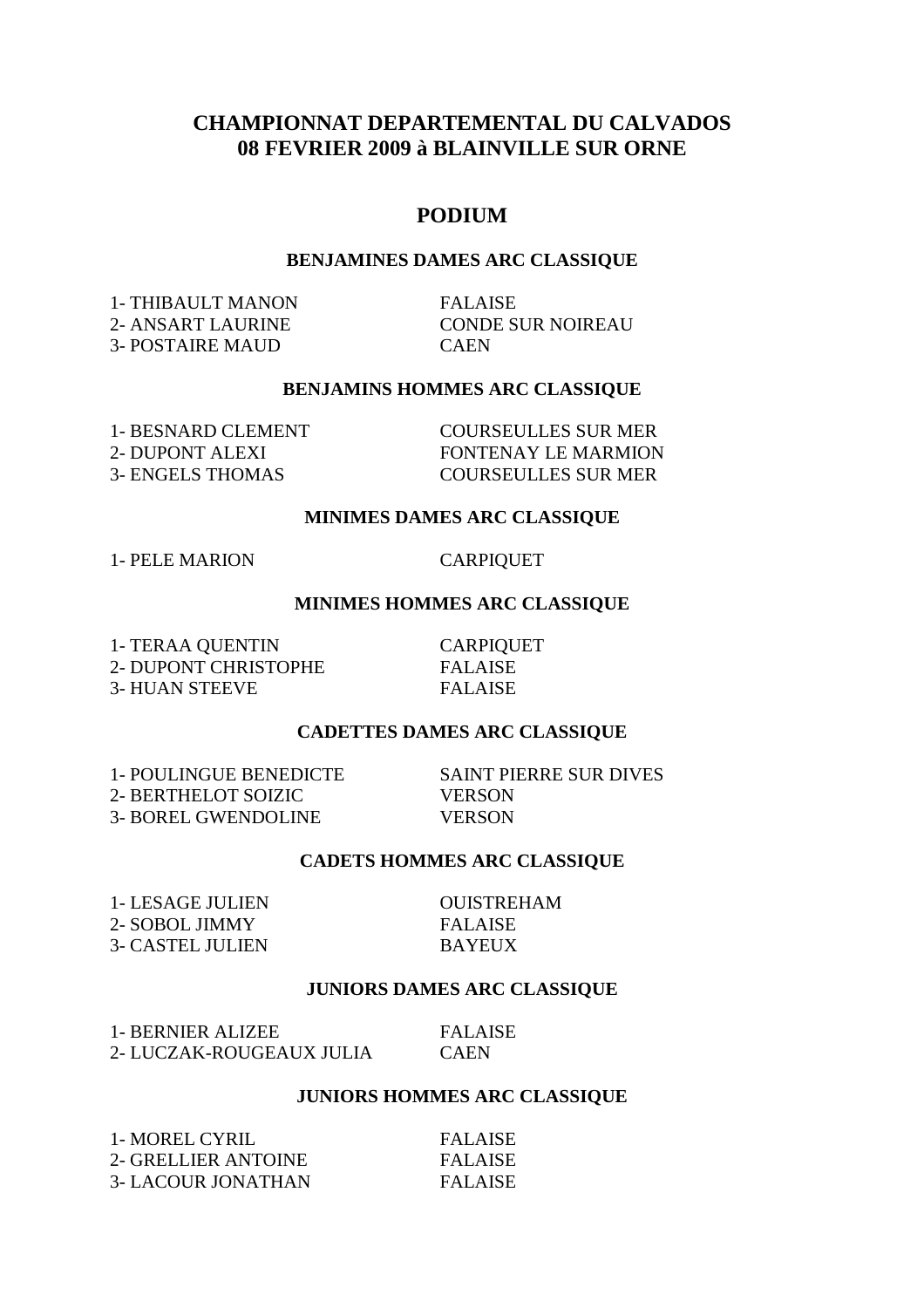#### **SENIORS DAMES ARC CLASSIQUE**

1- POIRRIER VERONIQUE OUISTREHAM 3- LE MOAL CHRISTEL OUISTREHAM

2- BEUVE SOLVEIG FONTENAY LE MARMION

# **SENIORS HOMMES ARC CLASSIQUE**

1- HUAN JONATHAN FALAISE 2- GUESDON OLIVIER CAEN

3- RINEAU NICOLAS HEROUVILLE SAINT CLAIR

#### **VETERANS DAMES ARC CLASSIQUE**

1- MARTIN MARTINE CARPIQUET

2- JAQUOT ANNE COURSEULLES SUR MER

#### **VETERANS HOMMES ARC CLASSIQUE**

1- DAUMESNIL GERARD 1- DAUMESNIL GERARD ARGENCES<br>2- MALHERBE CHRISTIAN COURSEULLES SUR MER 3- MARQUES ANTONIO BAYEUX

### **SUPER VETERANS DAMES ARC CLASSQUE**

1- LECOEUR JACQUELINE MERVILLE FRANCEVILLE

#### **SUPER VETERANS HOMMES ARC CLASSIQUE**

1- DUBOIS JEAN-ROLAND ARGENCES 2- BARBEY JEAN JACQUES VIRE 3- THOMAS JEAN JACQUES CONDE SUR NOIREAU

### **JUNIORS HOMMES ARC A POULIES**

1- POIRRIER CAMILLE OUISTREHAM 3- AUBERT BEJAMIN CAEN

2- LABBE KEVIN FONTENAY LE MARMION

#### **SENIORS DAMES ARC A POULIES**

| 1- PRIGNON VANESSA          | <b>VERSON</b> |
|-----------------------------|---------------|
| 2- FIEVET-MICHELUZZI KARINE | <b>CAEN</b>   |

#### **SENIORS HOMMES ARC A POULIES**

| 1- YVETOT BRUNO            | <b>VERSON</b>                 |
|----------------------------|-------------------------------|
| 2- CUQUEMELLE JEAN CLAUDE  | <b>HEROUVILLE SAINT CLAIR</b> |
| <b>3- ACUNA CHRISTOPHE</b> | <b>HEROUVILLE SAINT CLAIR</b> |